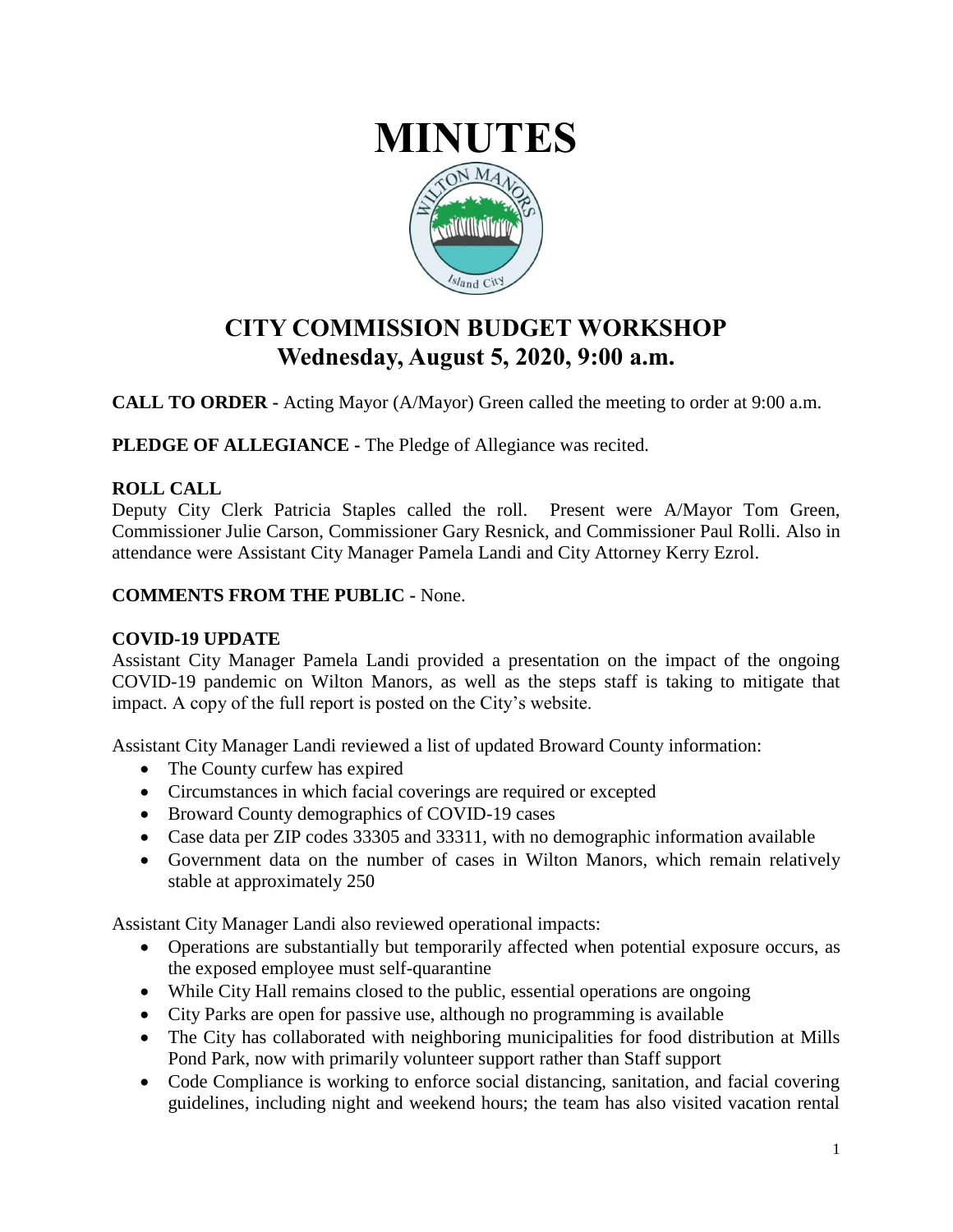properties to ensure compliance with Emergency Orders

- The Broward County Code Enforcement team is assisting the City in ensuring compliance, and the State Bureau of Alcoholic Beverages and Tobacco has assisted on some nights as well
- Complaints regarding violations may be submitted to the County Enforcement Website and the violation- resolutions can be reviewed there

The City has spent approximately \$52,000 related to COVID-19 through July 2020. The City now has access to two sources of federal funding:

- Emergency supplemental funding from the State, for which the City has submitted an application for reimbursement of \$52,000
- Broward County allocation of \$102 million, or 30%, of the total \$341 million the County received from the Coronavirus Aid, Relief, and Economic Security (CARES) Act for municipal programs; distribution methodology was determined by a County Task Force

The funding methodology of CARES Act dollars falls into four categories:

- Public health expenses
- Payroll expenses
- Compliance facilitation expenses
- Economic support

The Economic Support category includes roughly \$5 million for non-entitlement cities such as Wilton Manors, based upon a formula established for the distribution of Community Development Block Grant (CDBG) funding. Programs will go before the Broward County Board of County Commissioners in late August or early September 2020. Congressman Ted Deutch and the National League of Cities are advocating for direct funding to cities in the next supplemental funding bill. This category of funding will address new programs for residential, rental/mortgage, and small business assistance.

Regular messaging across all City platforms has been robust since the beginning of the pandemic. E-blasts have increased to three times per week to ensure dissemination of the most up-to-date information to residents and other stakeholders. The City website has a page dedicated to coronavirus information. The top three performing platforms during the pandemic have been E-blasts, Twitter, and Facebook. In addition to digital messaging, information is also posted in the *Town Crier*, and "Code Red" calls are made under certain circumstances.

Commissioner Resnick noted that with minor exceptions, the Broward County School Board has determined schools will reopen virtually rather than in-person. He requested that when the City receives information on these plans, it is relayed to residents. It was clarified that charter schools may decide for themselves regarding the resumption of classes online or in person. The City will request information on the charter school's status as well.

Commissioner Resnick asked if the schools are continuing a grant program that provides funding for School Resource Officers (SROs), as classes are being held virtually. Assistant Chief of Police Gary Blocker advised that this contract has not yet been signed, although the Police Department plans to place an SRO in Wilton Manors Elementary School, where a number of